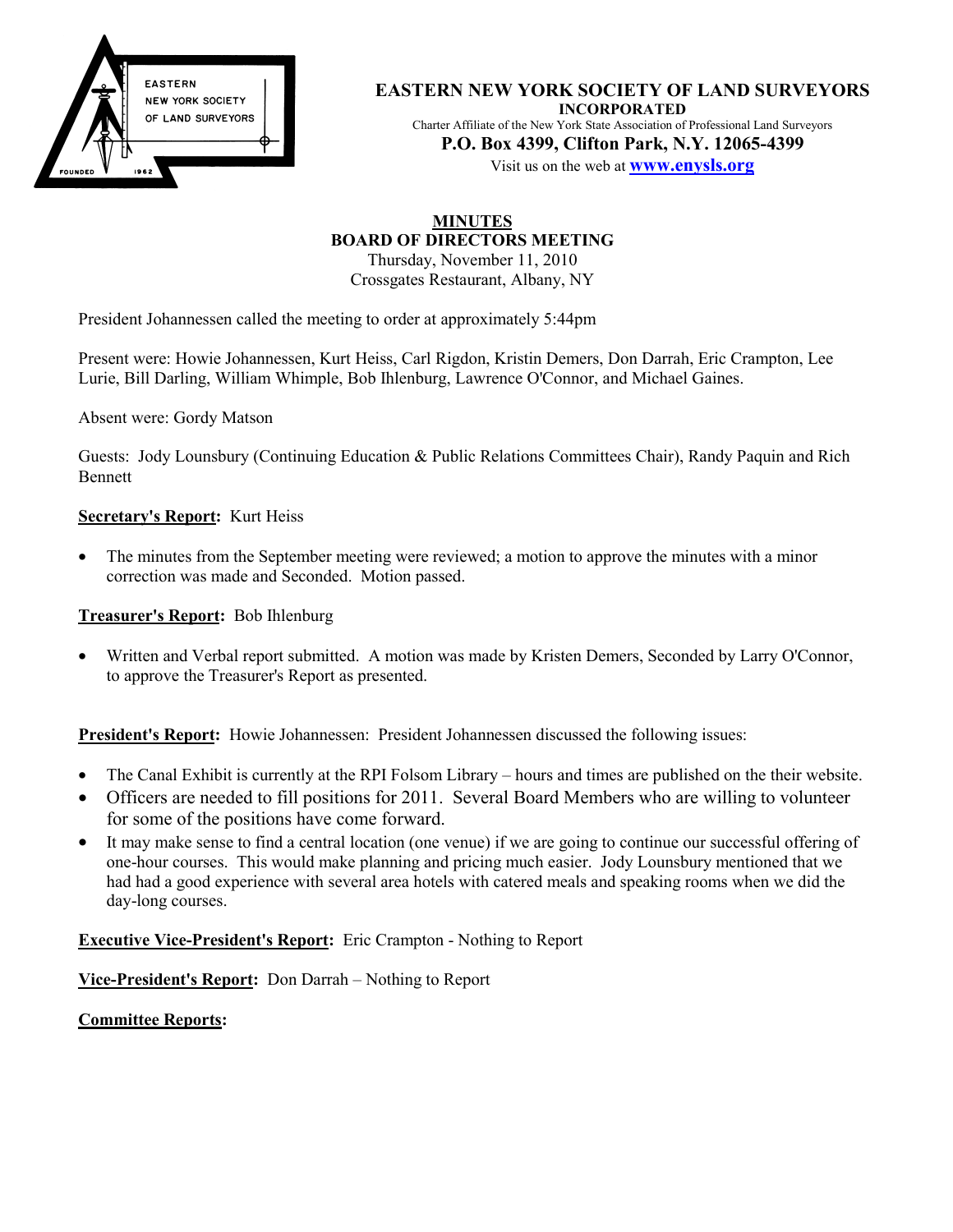#### -----Standing Committees-----

Constitution & By-Laws: Kurt Heiss –

• The proposed revisions were distributed with the annual ballot mailing, and will be decided tonight. Receipts for reimbursement for the annual mailing and printing costs were submitted to the Treasurer. The costs were higher than most years due to the need to mail the complete Constitution & By-Laws changes to the members, requiring a larger envelope and more postage.

Scholastic Development: Kristin Demers:

• The committee (Kristen and Randy Paquin) recently returned from interviewing students at the Ranger School. Three applications were received from the Ranger School and six from Alfred State. None were received from Paul Smith's this year. The committee will meet soon to determine scholarship winners.

Ethics and Business Practices: Don Darrah – Nothing to Report

Continuing Education: Jody Lounsbury –

• Tonight's seminar has been approved for a one-hour credit by PIE: "The new DFIRMS and their effect on Surveyors." Certificates will be given to all attendees, but it is imperative that all Licensed Attendees sign the sign-in sheet that is returned to PIE, as this is the definitive record as to who earned the credit. 42 people have signed up for the meeting.

Finance: Bill Darling:

• The committee will be reviewing the records and books of the Society and performing a standard audit as the current Treasurer leaves the Board and a new Treasurer takes over.

## Membership: Kurt Heiss:

• E-mails were sent to all lapsed members. There were no firms on the Proprietor List that had to be removed due to a lapsed contact member (one firm was on the list to be removed but paid their dues before November 1). A new list of members that are still lapsed will be requested from NYSAPLS Headquarters, and the Board can follow up in December. It was noted that if the proposed changes to the Constitution & By-laws are passed tonight, the Board will have the authority to remove Board Members who are not active Society Members.

Legislative: Larry O'Connor – Nothing to Report

Program: Bill Whimple –

• The committee is looking for speakers for future meetings. It was noted that the January 2010 Dinner Meeting had to be rescheduled due to a conflict with the NYSAPLS Annual Conference and that this should be checked for the January 2011 meeting to avoid the same problem.

# **EASTERN NEW YORK SOCIETY OF LAND SURVEYORS, INC.**

| President: C. Howard Johannessen           | <b>Bill Darling</b> | 2011 | C. Howard Johannessen | 2012 | <b>Eric Crampton</b>                    | 2013 |  |
|--------------------------------------------|---------------------|------|-----------------------|------|-----------------------------------------|------|--|
| <b>Exec. Vice-President: Eric Crampton</b> | <b>Kurt Heiss</b>   | 2011 | <b>Gordon Matson</b>  | 2012 | Don Darrah                              | 2013 |  |
| Vice-President: Don Darrah                 | Robert J. Ihlenburg | 2011 | Lawrence J. O'Connor  | 2012 | Carl Rigdon                             | 2013 |  |
| <b>Secretary: Kurt Heiss</b>               | <b>Lee Lurie</b>    | 2011 | <b>Kristin Demers</b> | 2012 | <b>Mike Gaines</b>                      | 2013 |  |
| Treasurer: Robert J. Ihlenburg             |                     |      |                       |      | <b>Past President - William Whimple</b> |      |  |
|                                            |                     |      |                       |      |                                         |      |  |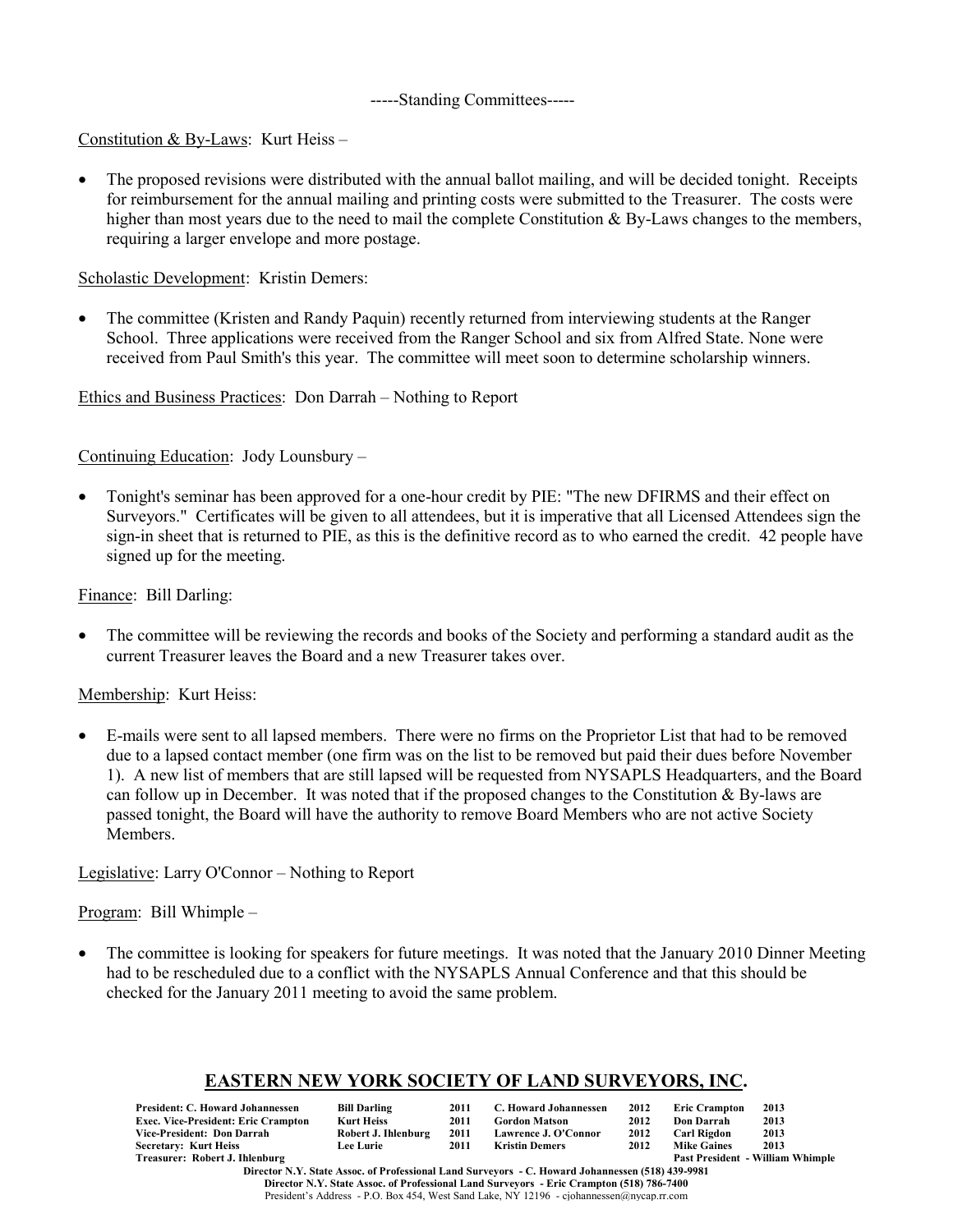Public Relations: Jody Lounsbury – Nothing to Report

Technical Information: Eric Crampton – Nothing to Report

-----Temporary and Ad-hoc Committees-----

Website and Archival Information: Kurt Heiss – Nothing to Report

Conference Committee 2012: Brian Magee – Written Report Submitted (attached)

## **Old Business:**

• The full-page ad for the NYSAPLS 2011 Conference Journal has been generated and submitted to NYSAPLS, and payment has been made. Secretary Heiss passed around a copy of the ad. Everyone listed in the ad is a current member, and lapsed members were removed from the list.

## **New Business:**

No New Business.

A motion to adjourn temporarily was made by William Whimple, seconded by Don Darrah, and the meeting was temporarily adjourned.

The Board meeting was reconvened after the General Membership Meeting, Elections and Presentation. President Johannessen opened the call for nominations for Officers for 2011.

Howie Johannessen nominated Don Darrah for the position of Secretary. Accepted. Howie Johannessen nominated Eric Crampton for the position of Treasurer. Accepted. Kurt Heiss nominated Rich Bennett for the position of Vice-President. Accepted. Kurt Heiss nominated Carl Rigdon for the position of Executive Vice-Precedent. Accepted. Kurt Heiss nominated C. Howard Joahnnessen for the position of President. Accepted.

A motion to close the nominations was made by Kurt Heiss, seconded by Kristen Demers and passed. A motion was made by Larry O'Connor, seconded by Bob Ihlenburg, for the secretary to cast one ballot for each nominee. Passed and so cast.

A motion to adjourn was made by Don Darrah, seconded by Carl Rigdon, and the Board of Directors Meeting was adjourned at approximately 9:30PM.

## **The next meeting of the ENYSLS Board of Directors will be held on Thursday, December 9, 2010, at a location to be determined.**

Respectfully Submitted, **Kurt J. Heiss, L.S. ENYSLS Secretary**

# **EASTERN NEW YORK SOCIETY OF LAND SURVEYORS, INC.**

| President: C. Howard Johannessen    | <b>Bill Darling</b> | 2011 | C. Howard Johannessen | 2012 | <b>Eric Crampton</b> | 2013                                    |
|-------------------------------------|---------------------|------|-----------------------|------|----------------------|-----------------------------------------|
| Exec. Vice-President: Eric Crampton | Kurt Heiss          | 2011 | <b>Gordon Matson</b>  | 2012 | Don Darrah           | 2013                                    |
| Vice-President: Don Darrah          | Robert J. Ihlenburg | 2011 | Lawrence J. O'Connor  | 2012 | Carl Rigdon          | 2013                                    |
| Secretary: Kurt Heiss               | <b>Lee Lurie</b>    | 2011 | Kristin Demers        | 2012 | <b>Mike Gaines</b>   | 2013                                    |
| Treasurer: Robert J. Ihlenburg      |                     |      |                       |      |                      | <b>Past President - William Whimple</b> |

**Director N.Y. State Assoc. of Professional Land Surveyors - C. Howard Johannessen (518) 439-9981 Director N.Y. State Assoc. of Professional Land Surveyors - Eric Crampton (518) 786-7400** President's Address - P.O. Box 454, West Sand Lake, NY 12196 - cjohannessen@nycap.rr.com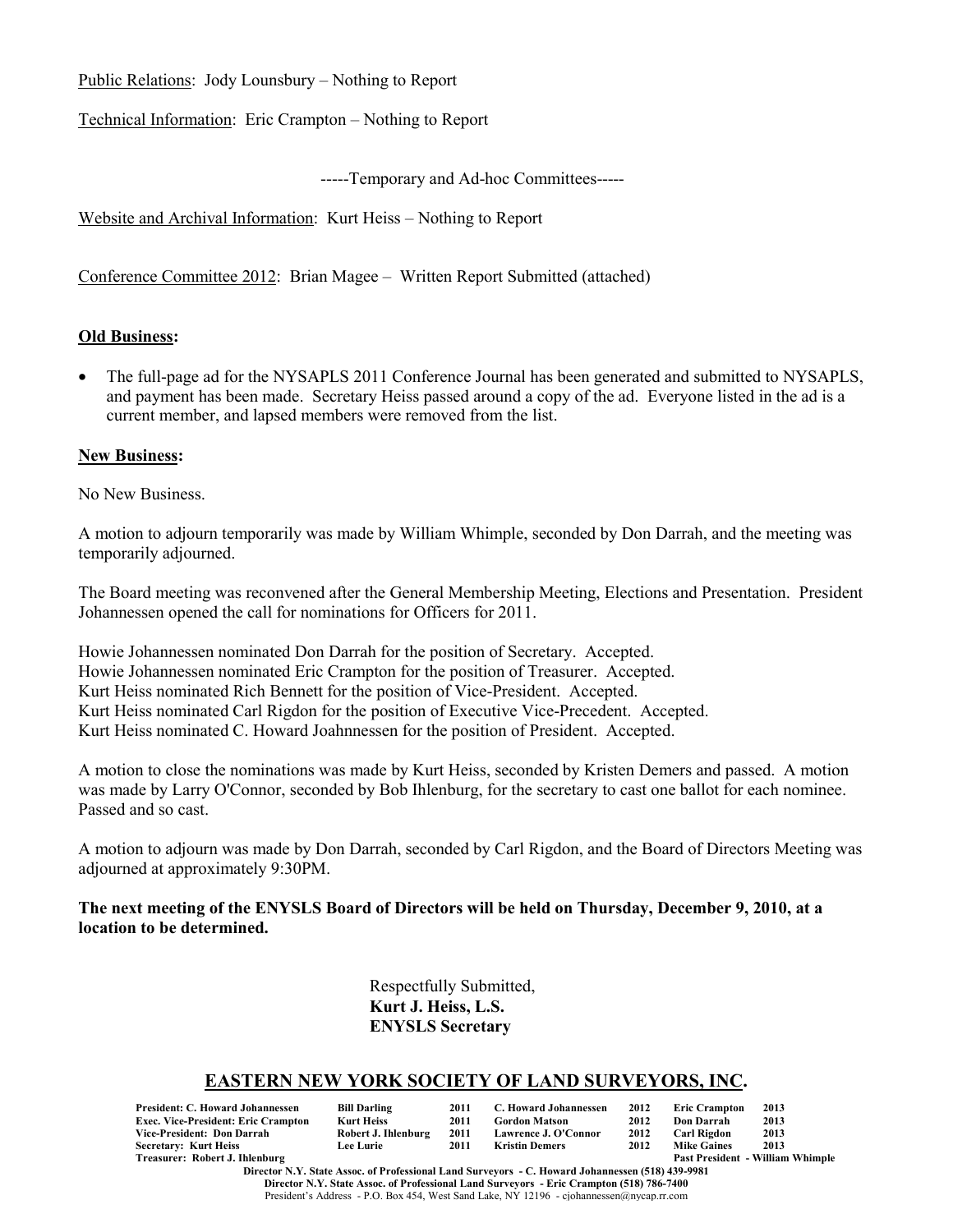# **2:19 PM Eastern New York Society of Land Surveyors, Inc November 11, 2010 Profit & Loss September 8 through November 11, 2010**

| Ordinary Income/Expense                       |                                       |
|-----------------------------------------------|---------------------------------------|
| Income                                        |                                       |
| Contributions Income Kurt Heiss Canal Exhibit |                                       |
| Restricted                                    | 50.00                                 |
| Total Contributions Income                    | 50.00                                 |
| Miscellaneous Income                          |                                       |
| Cash from dinner September 2010 meeting       | 275.00                                |
| Checks for dinner                             | 300.00                                |
| Total Miscellaneous Income                    | 575.00                                |
| Raffle                                        | 77.00                                 |
| Total Income                                  | 702.00                                |
| Expense                                       |                                       |
| Licenses and Permits Jody for course credit   | 75.00                                 |
| Supplies                                      |                                       |
| Marketing NYSAPLS for Conference              | 289.00                                |
| Total Supplies                                | 289.00                                |
| Travel & Entertainment                        |                                       |
| Meals                                         |                                       |
| Directors Meeting Food                        | 62.00                                 |
| Meals - Other Beff's                          | 537.19                                |
| Total Meals                                   | 599.19                                |
| Total Travel & Entertainment                  | 599.19                                |
|                                               |                                       |
| Total Expense                                 | 963.19                                |
| Net Ordinary Income (loss)                    | $-261.19$                             |
| Net Income (loss)                             | $-261.19$                             |
|                                               | TOTAL IN CHECKING ACCOUNTY \$3,155.77 |
|                                               |                                       |

UVEST Brokerage account value October 31, 2010 **\$40,658.15** (\$10.58)

Page 1